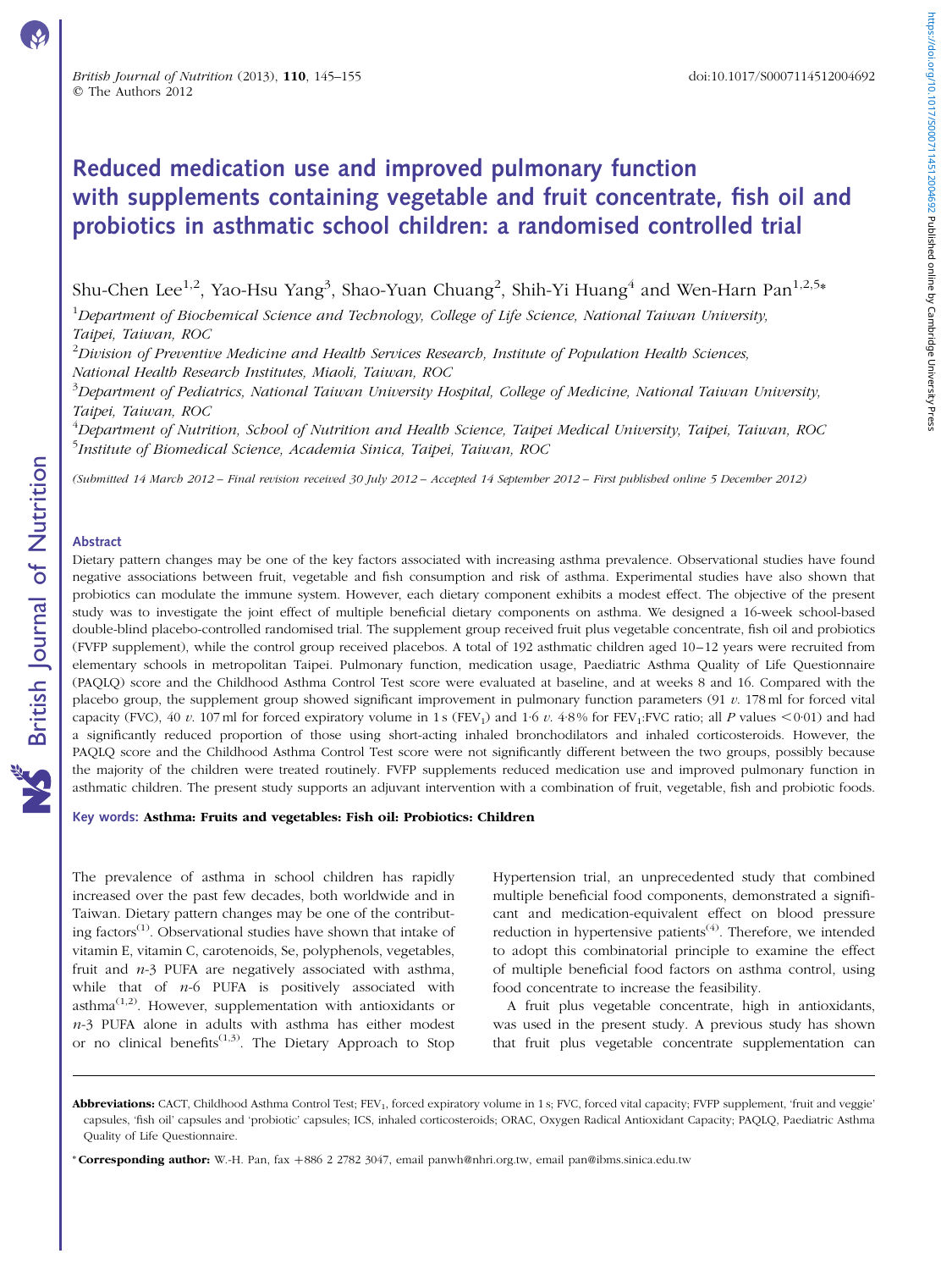increase plasma antioxidant levels and reduce CHD risk  $factors^{(5,6)}$ . As reactive oxygen species play a key role in inflammatory initiation and amplification in asthmatic airways<sup>(7)</sup>, supplementing fruit plus vegetable concentrate may dampen or prevent the inflammatory response in asthma by restoring the oxidant–antioxidant balance or through other potential mechanisms.

Fish oil is rich in EPA and DHA, which can inhibit cyclooxygenase and lipo-oxygenase enzyme activity, and decrease 2-series PGE<sub>2</sub> and 4-series leukotrienes (leukotriene  $E_4$ , leukotriene  $B_4$ ). The 2-series PG have an immunomodulatory function, which modifies the activity of macrophages and lymphocytes and suppresses the production of T-helper 1 (Th1)-related cytokines, promoting the expression of the T-helper 2 (Th2) phenotype associated with asthma. The 4-series leukotrienes have pro-inflammatory properties and are important mediators in the production of airway obstruction(8). Fish oil supplementation reduces the concentration of inflammatory mediators (PGE<sub>2</sub>, leukotriene  $E_4$  and leukotriene  $B_4$ ), eosinophils and TNF- $\alpha^{(9-11)}$ . However, the beneficial effects on forced expiratory volume in 1s  $(FEV_1)$ , bronchial challenge tests, asthma symptoms and medication use have not been consistent<sup> $(9-13)$ </sup>. This is possibly due to the varied dosage and duration of the fish oil treatment.

The immunomodulatory effects of several probiotics have already been confirmed. Dendritic cells appear central to directing the beneficial immune system effects of probiotic bacteria, and in translating microbial signals from the innate to the adaptive immune system. Regulatory T cells are also emerging as potentially key players in probiotic-mediated  $resposes^{(14)}$ . Recent clinical trials have shown that supplementation with *Lactobacillus gasseri*  $(15)$  and *Bifidobacterium breve*<sup> $(16)$ </sup> significantly improves pulmonary function and significantly reduces systemic production of Th2 cytokines in asthma patients. Therefore, supplementation with probiotics could potentially be of benefit to asthma control. The present study used *Lactobacillus salivarius* as the probiotic supplement. This particular probiotic has been shown to decrease allergen-induced airway hyperresponsiveness and elevate levels of interferon- $\gamma$  in animal models<sup>(17)</sup>.

The aim of the present study was to investigate the combined effects of fruit plus vegetable concentrate, fish oil and probiotic supplements on asthma, related parameters and medication use.

# Methods

British Journal of Nutrition

**NS** British Journal of Nutrition

The present study is a 16-week, double-blind, randomised, placebo-controlled trial in school children with asthma that tests the efficacy of combining the following supplements: two 'fruit and vegetable' capsules, three to five 'fish oil' capsules and two 'probiotic' capsules per d (FVFP supplement). The present study was conducted according to the guidelines laid down in the Declaration of Helsinki, and all procedures involving human subjects/patients were approved by the institutional review board of Academia Sinica, Taiwan. The trial was registered in clinicaltrials.gov: NCT01366222. Written informed consent was obtained from all the subjects/patients.

## Study participants

Participants who had ever been diagnosed with asthma were recruited from twenty-three elementary schools in metropolitan Taipei through parent conferences. All potential children and their parents had to sign the informed consent form before further eligibility screening was carried out by a paediatrician specialised in asthma. The inclusion criteria of the present trial were as follows: (1) age between 10 and 12 years and (2) with mildly or moderately persistent asthma based on the Global Initiative for Asthma guidelines. The exclusion criteria were as follows: (1) participation in other therapeutic studies in the previous 6 months; (2) regular use of oral corticosteroids, high-dose multivitamin supplements, fish oil supplements or probiotic supplements within 3 months before screening; (3) coagulation disorders or other serious illness; (4) inability to swallow capsules; (5) a resting  $FEV<sub>1</sub>$  less than 1 litre and (6) being a vegetarian.

# Dietary supplement design and preparation

The FVFP supplement includes three kinds of dietary supplements. Each 'fruit and vegetable' capsule contained a 400 mg concentrate derived from grapes, plums, blueberries, raspberries, cranberries, cherries, cowberries, strawberries, artichokes, beets, carrots, broccoli, white cauliflower, kale, celery, spinach and tomatoes (Schiff Nutrition Group, Inc.). Each capsule contained 986 Oxygen Radical Antioxidant Capacity (ORAC) units, according to Brunswick Laboratory data, which is equal to approximately two servings of fruits and vegetables. One serving of fruits or vegetables contains 350 ORAC units<sup> $(18)$ </sup>. Each 'fish oil' capsule (500 mg/capsule) contained 230 mg of EPA and 125 mg of DHA (DSM Nutritional Products Limited). The number of fish oil capsules given to individual children was determined according to their body weight: three capsules per d for those weighing 24·8–32·6 kg, four capsules for those weighing 34–41·4 kg and five capsules for those weighing 45·3–59·2 kg. The daily dosage of EPA plus DHA was 1065–1775 mg, which is equal to  $1-1.5$  servings of  $n-3$ -rich oily fish. Each 'probiotic' capsule (1000 mg/capsule) contained  $2 \times 10^9$  colony-forming units of L. salivarius PM-A0006 (ProMD Biotech Company, Limited).

The placebo capsules were indistinguishable in appearance from the supplement capsules. 'Fruit and vegetable' placebo capsules (400 mg/capsule) were composed of maize starch (Nihon Shokuhin Kako Company, Limited) and had 79 ORAC units. 'Fish oil' placebo capsules contained 500 mg of maize oil, which was rich in 58%  $n-6$  PUFA (God-bene Company, Limited). 'Probiotic' placebo capsules (1000 mg/capsule) were composed of yogurt-flavoured maize starch without L. salivarius (ProMD Biotech Company, Limited).

### **Intervention**

All 197 eligible participants were given placebo capsules during the 2-week run-in period. Of the 197 children, five dropped out of the trial due to personal reasons. The remaining 192 children were randomly assigned to either the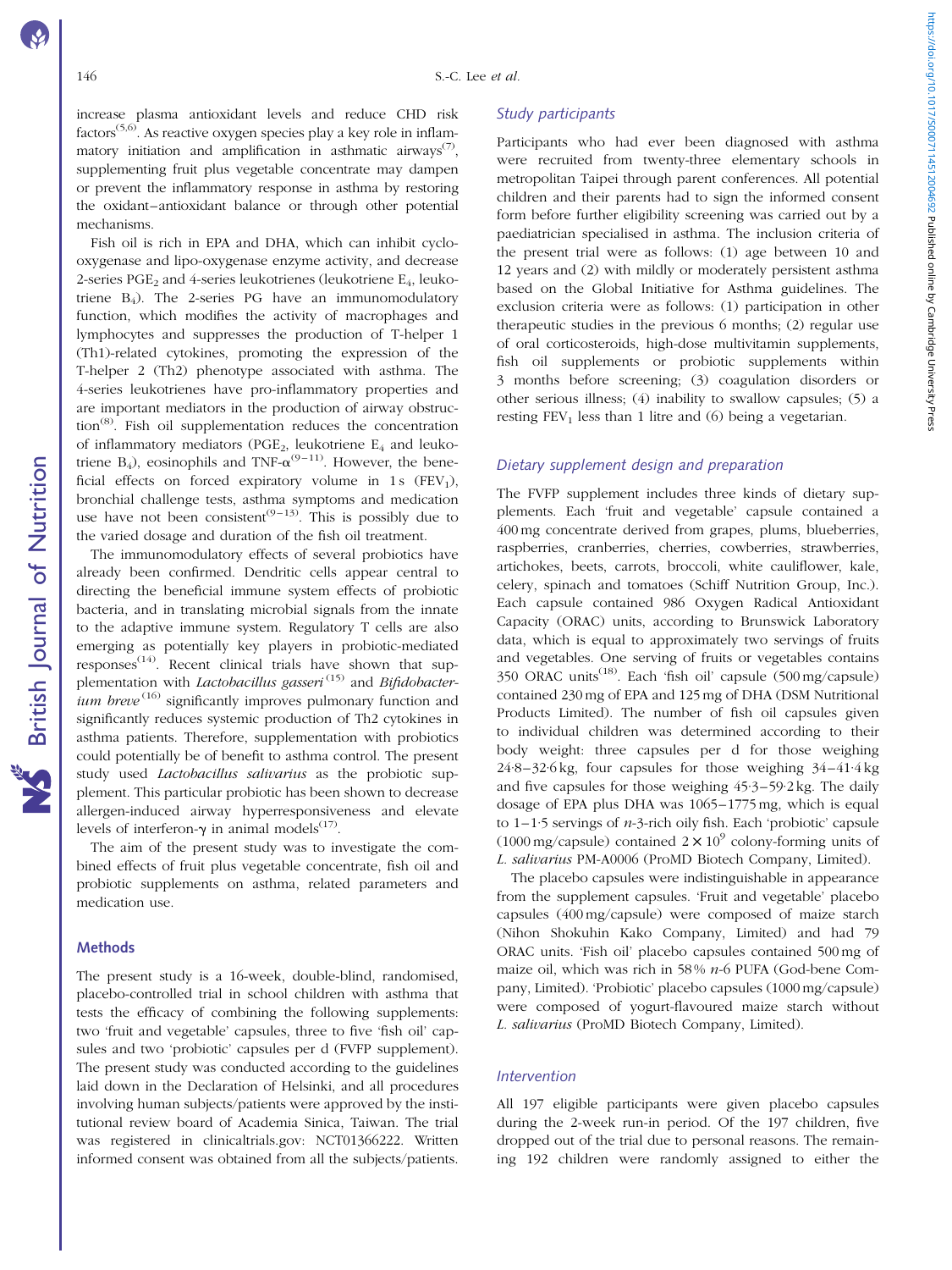Fig. 1. Study design.

supplement group or the placebo group (Fig. 1). Stratified randomisation was carried out with stratification by sex, age and clinical site (children's school), as boys or younger children are known to have a higher risk of asthma. In addition, local environmental exposures such as weather, allergens and air pollution needed to be balanced between the experimental group and the control group.

The capsules were distributed to the children in schools by on-site workers. The supplements were given to the children personally in the morning, to ensure that the children took the capsules from Monday to Friday. In addition, the personnel reminded the children to take their capsules at home on weekends. The children were asked to take all unused capsules back to school. During the intervention period, children saw doctors and maintained their regular lifestyle and exercise habits as usual. Participants were monitored via an interview for serious adverse events and side effects such as prolonged epistaxis, bleeding tendency and gastrointestinal symptoms.

### Clinical assessment and outcomes

Assessments were carried out at baseline, and at weeks 8 and 16 of the trial. Information on socio-demographic characteristics, risk factors for asthma, medications, usual dietary intake and the use of dietary supplements was collected at baseline. Dietary intake was measured using a twentyeight-item FFQ to compare the frequency distribution of fruits, vegetables, n-3-rich oily fish and probiotic-related food intake between the two groups.

Asthma-related quality of life was measured using the Paediatric Asthma Quality of Life Questionnaire (PAQLQ) that consists of twenty-three items $(19)$ . The total score ranges from 1 to 7 (1 indicates maximum impairment and 7 indicates no impairment).

The Childhood Asthma Control Test<sup>(20)</sup> (CACT) was used to evaluate how well the children's asthma was controlled. The reliability and validity of this test have been demonstrated previously in Chinese children<sup>(20)</sup>. The CACT was completed jointly by children and their parent(s) or caregiver(s). The CACT includes seven items and has a total score ranging from 0 to 27. The higher the score, the better the asthma control. Inadequately controlled asthma was defined as a CACT score less than  $19^{(20)}$ .

Pulmonary function was measured using a portable spirometer (MiniSpir, Medical International Research, Inc.) according to the American Thoracic Society guidelines. The highest values of  $FEV<sub>1</sub>$ , forced vital capacity (FVC) and peak expiratory flow rate from the 'American Thoracic Society best test' were used in the analyses<sup> $(21)$ </sup>. FEV1 is an important clinical index of pulmonary function. The ratio of  $FEV<sub>1</sub>:FVC$  (or  $FEV<sub>1</sub>$ %) should be approximately above 80% in healthy adults and above 90 % in healthy children. When the airway is obstructed,  $FEV_1$  and  $FEV_1$ % are lower than the normal limit<sup>(22)</sup>. Participants were asked to avoid taking bronchodilators within 4 h of the test (8 h for long-acting bronchodilators).

<span id="page-2-0"></span>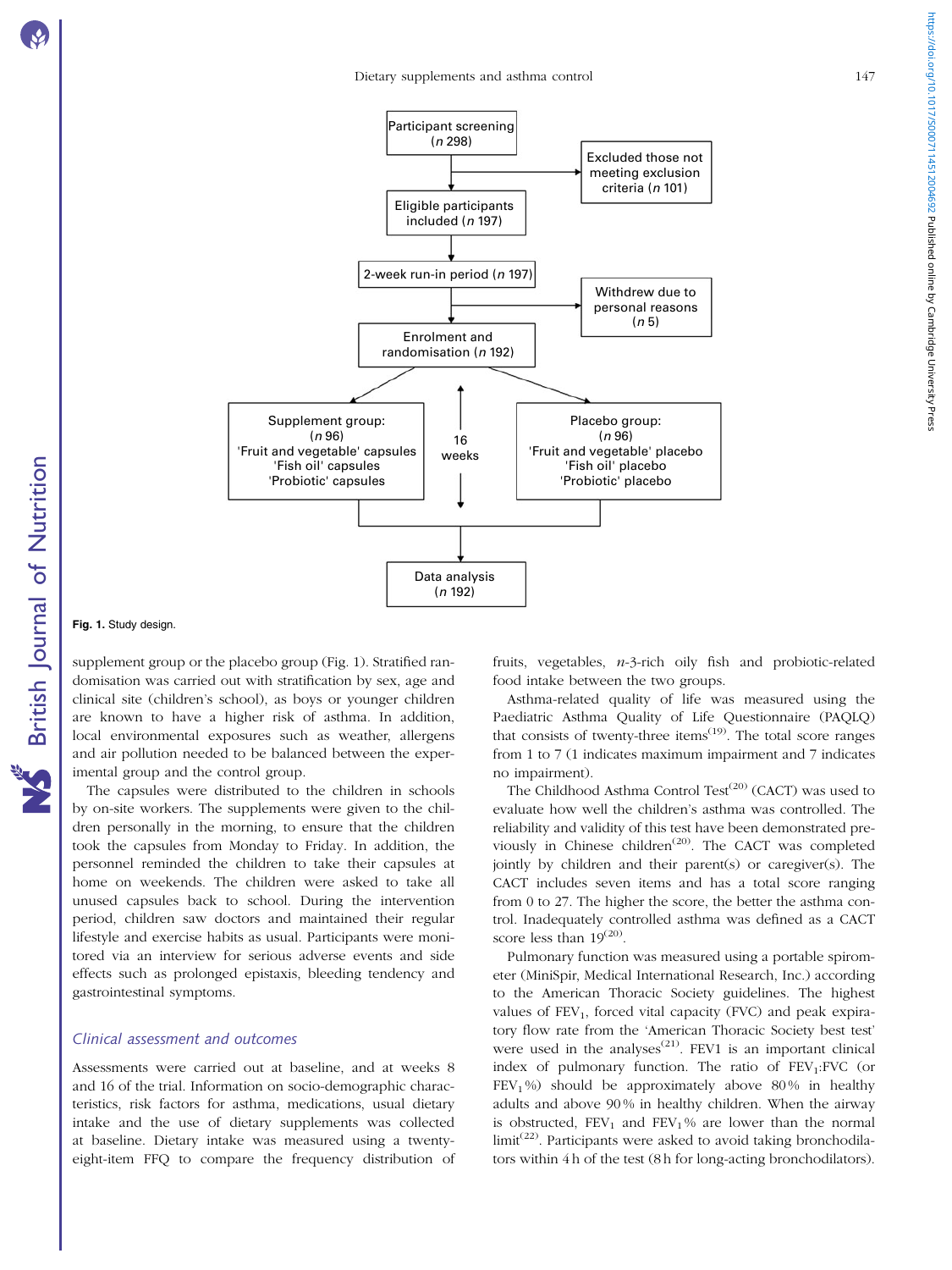Pulmonary function was measured at approximately the same time of day at baseline and follow-up.

During the intervention period, daily medication usage was recorded by the parent/caregiver. The recorded information was checked by the study coordinator and was clarified with parents whenever necessary. Collected data included name, frequency and dosage of the medications and date of consumption. Information on short-acting inhaled bronchodilators, inhaled corticosteroids (ICS), oral steroids and leukotriene receptor antagonists was included in the statistical analysis.

The erythrocyte membrane arachidonic acid, EPA and DHA compositions were analysed using GC. The procedure has been described in detail elsewhere<sup> $(23)$ </sup>.

# Sample size estimation

Differences in PAQLQ and  $FEV<sub>1</sub>$  between the two groups were used to estimate the sample size. The standard deviation for the change in PAQLQ score was assumed to be  $0.6^{(24)}$ . We estimated that fifteen participants in each group would give 95 % power at 5 % significance level to detect a mean difference of 0·78 between the supplement and placebo group for the change in PAQLQ score between baseline and the end of the trial. We also used  $FEV<sub>1</sub>$  to calculate the sample size. Assuming a standard deviation for the change in  $FEV<sub>1</sub>$  of 0.41 litres<sup> $(25)$ </sup>, we estimated that 102 participants in each group would give 80 % power at the 5 % significance level to detect a mean difference of 0·16 litres between the supplement and the placebo group for the change in  $FEV<sub>1</sub>$  between baseline and the end of the trial. Therefore, we aimed for a sample size of about 100 participants in each group.

#### Statistical analysis

British Journal of Nutrition

**NS** British Journal of Nutrition

Student's t test for continuous variables and  $\chi^2$  test for categorical variables were used to compare characteristics between the treatment and control groups. For the outcome analysis, the Student's t test was used to compare the change from baseline to week 8 and week 16 between the two groups in PAQLQ score ([Table 2](#page-5-0)), CACT score [\(Table 2\)](#page-5-0), pulmonary function parameters ([Table 3\)](#page-7-0) and the mean frequency of medication use ([Fig. 3](#page-6-0)). Mixed models were used to control for potential confounding factors including age, sex, BMI, cluster effect (children's school) and seasonal effect. McNemar's test was used to examine the change in proportion of children using medication during the 1st period (1st to 8th week) and the 2nd period (1st to 16th week) of the trial. The proportional Z test was used to compare the difference in the change in proportion using medication between the two groups ([Fig. 2](#page-4-0)).

# **Results**

A total of 192 participants completed the trial. The follow-up rate achieved 100% and no serious adverse events or side effects were reported [\(Fig. 1\)](#page-2-0).

#### Baseline characteristics and participant compliance

At baseline, the distributions of age, sex, BMI, medication usage, pulmonary function, PAQLQ scores and CACT scores were similar in the supplement and placebo groups ([Table 1](#page-5-0)). The frequency of FVFP formula-related foods (vegetables, fruit, oily fish, Yakult and yogurt) and other foods (milk, cheese, eggs, fish, shellfish, meat, soya bean milk, soya bean products, sweet drinks, desserts and candy) were non-significantly different between the two groups at baseline (Table S1, available online) as well as during the intervention (Table S2, available online). On average (Table S1, available online), these children consumed vegetables about three times per d and fruit once per d. In addition, they consumed candy, sweet drinks or desserts about ten times per week, milk five times per week, yogurt or Yakult three times per week and cheese 1·5 times per week, and fish four times per week. Around one-third of these fish were oily fish. Information on portion sizes was not requested. According to the 24 h dietary recall data from the Nutrition and Health Survey in Taiwan, elementary school children consume about 33 g of vegetables (raw and uncooked form),  $150 g$  of fruits and  $40 g$  of fish each time. Therefore, children in the present study ingested one serving of vegetables and 1·5 servings of fruit per d, and 1·5 servings of oily fish per week, but relatively little Lactobacillus-containing foods.

Participant compliance was assessed by capsule counting and by the level of EPA and DHA in the erythrocyte membrane. The capsule consumption rate was 91 % (no. of consumption days/total no. of intervention days) in both groups. The levels of EPA, DHA and arachidonic acid in the erythrocyte membrane were non-significantly different between the two groups at baseline. However, at the end of the trial, the levels of EPA and DHA in the supplement group were significantly higher than those in the placebo group (EPA:  $1.66 \, v. \, 0.77 \, %$ ,  $P<0.001$ ; DHA: 6.77 v. 5.97%,  $P=0.001$ ). In contrast, the arachidonic acid:EPA ratio (2·10 (SD 0·49) v. 2·70 (SD 10·61),  $P$ <0·001) and n-6:n-3 fatty acid ratio (7·32 (sp 3·84) v. 16·40 (sp  $7.56$ ),  $P<0.001$ ) were significantly lower in the supplement group than in the placebo group. These results demonstrate that participants had good compliance.

# Paediatric Asthma Quality of Life Questionnaire and Childhood Asthma Control Test evaluation

The change in PAQLQ and CACT scores from baseline to week 8 and week 16 was non-significantly different between the two groups ([Table 2\)](#page-5-0).

# Assessment of change in medication usage

The supplement group demonstrated a smaller increase in the percentage of children using short-acting inhaled bronchodilators than the placebo group during the 1st to the 8th week  $(P=0.10)$  and during the 1st to the 16th week  $(P=0.006)$ [\(Fig. 2\(a\)\)](#page-4-0). In addition, the proportion of children using ICS decreased in the supplement group, but increased in the placebo group. This difference in the change in use of ICS between the supplement and placebo groups was statistically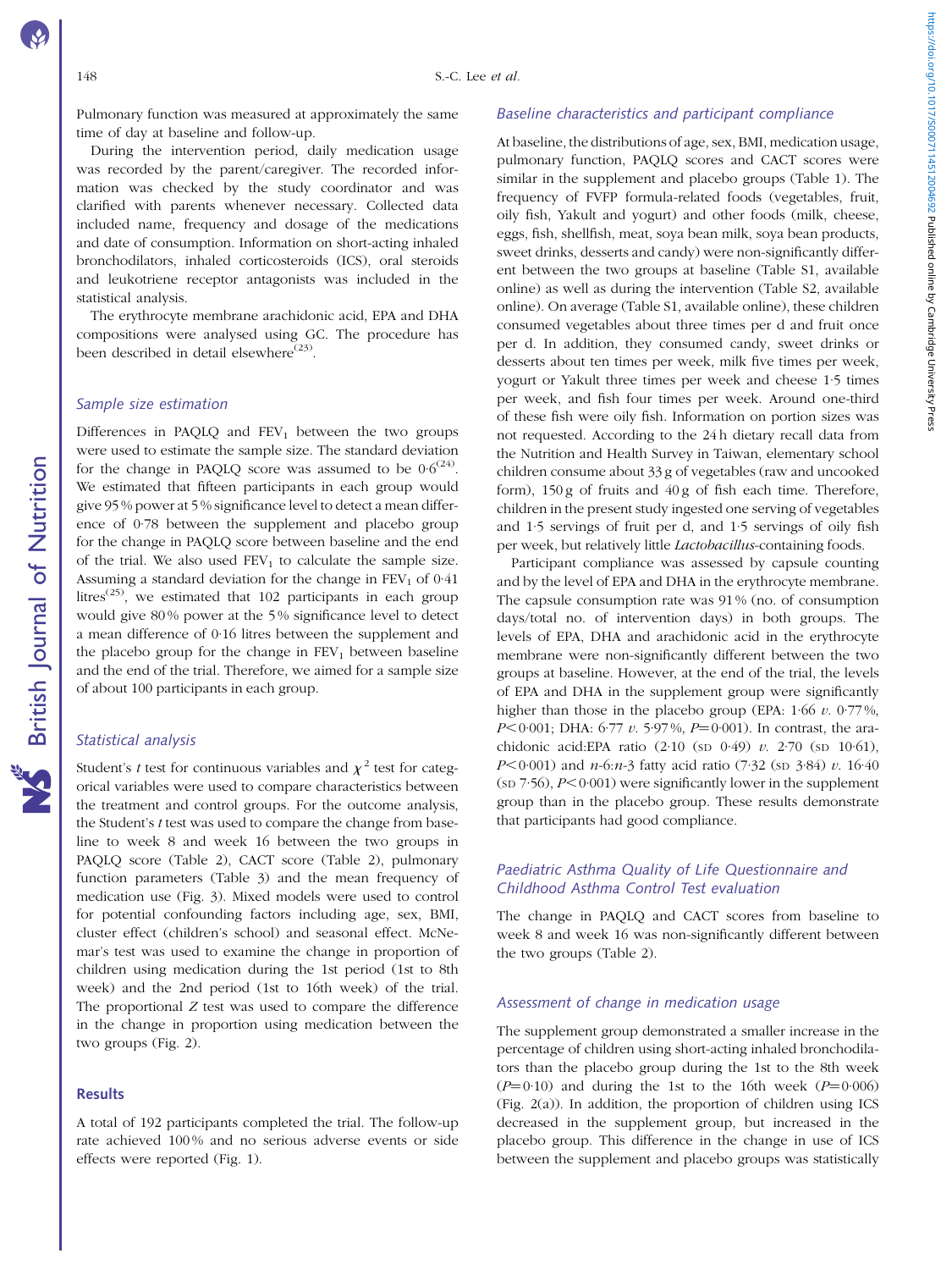British Journal of Nutrition

**NS** British Journal of Nutrition



 $-10.42$ 

1st to 8th week Intervention time (weeks) 1st to 16th week

Fig. 2. Change in percentage of children using (a) short-acting inhaled bronchodilators and (b) inhaled corticosteroids from baseline by supplementation status. The percentage of children using (a) and (b) was 15·6 and 21·9% at baseline in the supplement  $\Box$  group, and 19·8 and 16·7% in the placebo ( $\Box$ ) group. McNemar's test was used to examine the change in proportion of children using medication during the 1st period (1st to 8th week) and the 2nd period (1st to 16th week) of the trial. The proportional Z test was used to compare the difference in the change in proportion using medication between the two groups. \*  $P<0.05$ , \*\*  $P$ <0.01, \*\*\*  $P$  < 0.001.

significant for the 1st to the 8th week  $(P=0.02)$  and for the 1st to the 16th week  $(P=0.0006)$  (Fig. 2(b)). Use of oral steroids and leukotriene receptor antagonists was relatively infrequent compared with the earlier two medicines, and the percentage change in their use was non-significantly different between the two groups (data not shown).

(b) 20

Change in inhaled corticosteroid use (%)

Change in inhaled<br>corticosteroid use (%)

15

20

15

10

Change in short-acting inhaled bronchodilator use (%)

Change in short-acting<br>inhaled bronchodilator use (%)

<span id="page-4-0"></span>(a)

5

 $\Omega$ 

10

5

4·16

 $\sqrt{ }$ 

11·46

I

 $P = 0.10$ 

 $*P - 0.02$ 

0

–5

–10

–15

We also evaluated the frequency of medication use in children who were taking medication during the trial period ([Fig. 3](#page-6-0)). Use of short-acting inhaled bronchodilators during the 1st to the 8th week  $(P=0.24)$  declined by 0.21 times per week in the supplement group, while it increased by 0·34 times per week in the placebo group. Use of this medication during the 1st to the 16th week  $(P=0.19)$  declined by 0.04 times per week in the supplement group, while it increased by 0·41 times per week in the placebo group ([Fig. 3\(a\)\)](#page-6-0). In addition, the supplement group demonstrated a downward trend in the frequency of use of ICS, whereas the placebo group demonstrated an upward trend. The change in frequency of the use of ICS from the 1st to the 8th week  $(P=0.06)$  and from the 1st to the 16th week  $(P=0.009)$  was significantly different between the two groups ([Fig. 3\(b\)\)](#page-6-0). This difference remained in the mixed model after controlling for age, sex, BMI, cluster effect (children's school) and seasonal effect.

# Pulmonary function evaluation

In the analysis of pulmonary function, the supplement group showed a significantly higher increment in  $FEV<sub>1</sub>$  $(P=0.01)$ , FVC  $(P=0.01)$  and FEV<sub>1</sub>:FVC ratio  $(P=0.008)$  in the 16th week compared with the placebo group. These significant associations remained, even after controlling for confounders ([Table 3\)](#page-7-0).

#### **Discussion**

This double-blind, 16-week, randomised intervention trial showed that FVFP supplementation had a significantly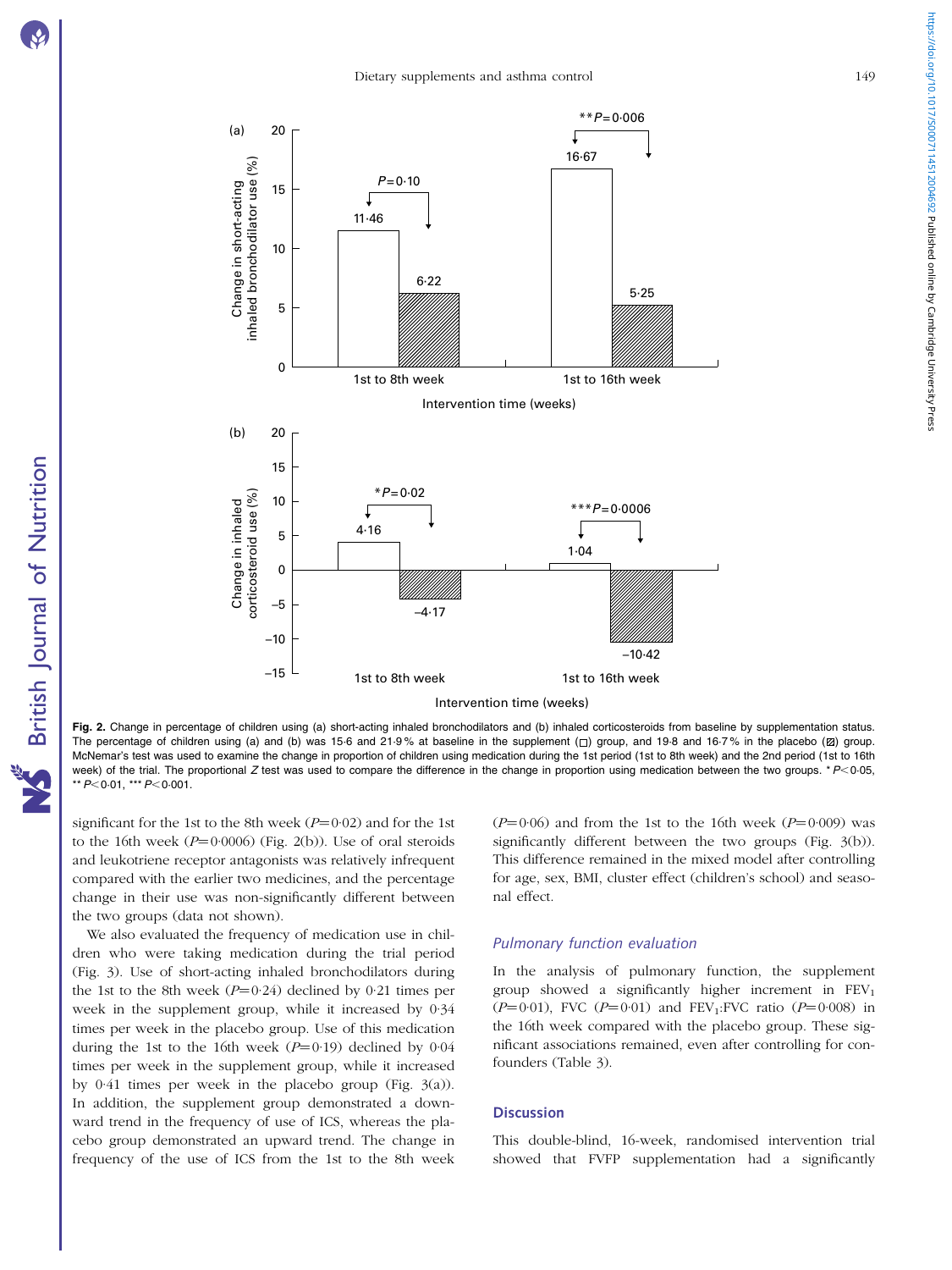<span id="page-5-0"></span>Table 1. Baseline socio-demographic and clinical characteristics in the supplement and placebo groups

(Mean values and standard deviations; number of subjects and percentages)

|                                                                                                              | Supplement<br>group $(n 96)$          |                                      | Placebo group<br>(n 96)               |                                      |                                      |
|--------------------------------------------------------------------------------------------------------------|---------------------------------------|--------------------------------------|---------------------------------------|--------------------------------------|--------------------------------------|
|                                                                                                              | Mean                                  | <b>SD</b>                            | Mean                                  | SD                                   | $P^*$                                |
| Age (years)<br>Male                                                                                          | 11.0                                  | 0.8                                  | 11.0                                  | 0.8                                  | 1.00<br>0.53                         |
| $\sqrt{n}$<br>$\%$                                                                                           | 68.0<br>$70-8$                        |                                      | 64.0<br>$66 - 7$                      |                                      |                                      |
| BMI $(kg/m2)$<br><b>Medications</b>                                                                          | $19-6$                                | $3-6$                                | 19.8                                  | 4.4                                  | 0.70                                 |
| Short-acting inhaled bronchodilators<br>n<br>$\%$                                                            | 14.0<br>$15-6$                        |                                      | 19.0<br>$19-8$                        |                                      | 0.34                                 |
| Inhaled corticosteroids<br>n<br>$\%$                                                                         | 21.0                                  |                                      | $16-0$                                |                                      | 0.36                                 |
| Oral steroids<br>n<br>$\%$                                                                                   | 21.9<br>2.0<br>2.1                    |                                      | $16-7$<br>$1-0$<br>$1-0$              |                                      | 0.56                                 |
| Leukotriene receptor antagonists<br>n<br>$\%$                                                                | 7.0<br>7.3                            |                                      | $6-0$<br>$6-3$                        |                                      | 0.77                                 |
| Pulmonary function<br>$FEV1$ (litres)<br>FVC (litres)<br>PEFR (litres/s)<br>PAQLQ score<br><b>CACT</b> score | 2.01<br>2.37<br>4.78<br>5.92<br>21.73 | 0.41<br>0.53<br>0.93<br>0.96<br>2.98 | 2.01<br>2.39<br>4.74<br>5.93<br>21.34 | 0.42<br>0.50<br>0.82<br>0.97<br>3.20 | 0.97<br>0.84<br>0.80<br>0.97<br>0.39 |

FEV<sub>1</sub>, forced expiratory volume in 1 s; FVC, forced vital capacity; PEFR, peak expiratory flow rate; PAQLQ,

Paediatric Asthma Quality of Life Questionnaire; CACT, Childhood Asthma Control Test.

\*P value was estimated using the Student's t test for continuous variables and  $x^2$  test for categorical variables.

beneficial effect on asthma symptom control in children residing in metropolitan Taipei. Although there was no significant improvement in PAQLQ and CACT scores, the FVFP supplement reduced the usage percentage and frequency of short-acting inhaled bronchodilators and ICS, and improved several measures of pulmonary function (FEV<sub>1</sub>, FVC and FEV<sub>1</sub>:FVC).

To date, there have been few trials investigating the supplemental effect of multiple beneficial food components on asthma control. Findings have been controversial, as to the effects of single supplements such as antioxidative

vitamins, minerals, vegetables or fruits, fish oil and probiotics  $a$ lone<sup>(9–13,15,26–37)</sup>. A randomised, double-blind clinical trial of supplementation with vitamin  $C^{(26)}$  (1g, 16 weeks), vitamin  $E^{(27)}$  (500 mg, 6 weeks), vitamins  $C + E^{(28)}$  $(1 g + 500 \text{ mg}, 12 \text{ weeks})$ , Mg<sup>(26,29)</sup> (450 mg for 16 weeks or  $340 \text{ mg}$  for 6.5 months) and Se<sup>(30)</sup> (100 mg, 24 weeks) in adults aged 16–60 years showed no beneficial effects on pulmonary function, asthma symptoms or medication use, despite high levels of antioxidative vitamins or minerals being observed in the blood. Only one trial with  $Mg^{(31)}$  supplementation (300 mg, 2 months) in children aged  $7-19$  years (*n* 37)

Table 2. Mean change in the Paediatric Asthma Quality of Life Questionnaire (PAQLQ) and the Childhood Asthma Control Test (CACT) scores from baseline in the supplement and placebo groups (Mean values and 95 % confidence intervals)

| Mean score change |                         |                      | Difference |                |      |             |
|-------------------|-------------------------|----------------------|------------|----------------|------|-------------|
|                   | Supplement group (n 96) | Placebo group (n 96) | Mean       | 95 % CI        | P*   | P-adjusted† |
| PAQLQ score‡      |                         |                      |            |                |      |             |
| 8th week          | 0.16                    | 0.22                 | $-0.06$    | $-0.16, 0.28$  | 0.58 | 0.58        |
| 16th week         | 0.34                    | 0.44                 | $-0.10$    | $-0.13, 0.32$  | 0.40 | 0.42        |
| CACT score‡       |                         |                      |            |                |      |             |
| 8th week          | 1.07                    | 1.56                 | $-0.49$    | $-0.46$ . 1.44 | 0.31 | 0.31        |
| 16th week         | 2.05                    | 2.27                 | $-0.22$    | $-0.72.116$    | 0.65 | 0.68        |

\* Mean values were significantly different between the two groups (Student's t test).

† A mixed model was used to adjust for age, sex, BMI, cluster effect (children's school) and seasonal effect (intervention phase) when comparing the two groups.

‡ The mean PAQLQ score was 5·92 (SD 0·96) at baseline in the supplement group and 5·93 (SD 0·97) in the placebo group; the mean CACT score was 21·73 (SD 2·98) at baseline in the supplement group and 21·34 (SD 3·20) in the placebo group.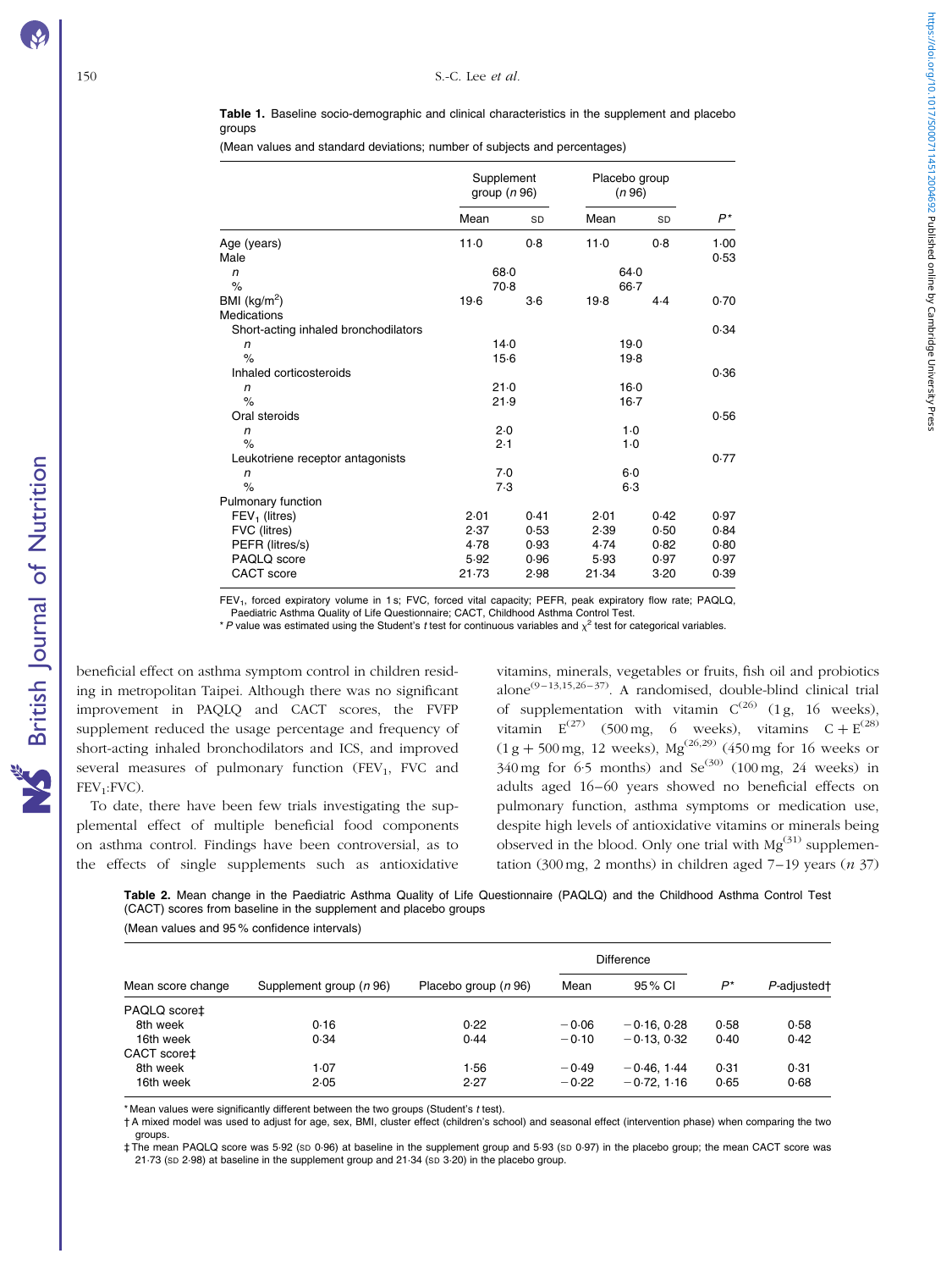British Journal of Nutrition

**NS** British Journal of Nutrition

<span id="page-6-0"></span>

Fig. 3. Change in mean frequency of medication use in children using medication by supplementation status. (a) Short-acting inhaled bronchodilators and (b) inhaled corticosteroids. The mean frequency of use of (a) and (b) was 0.82 (sp 1.51) and 5.70 (sp 6.80) times/week at baseline in the supplement  $(\Box)$  group, and 0-85 (SD 1-14) and 2-86 (SD 4-22) times/week in the placebo (Z) group. Student's t test was used to compare the difference between the two groups of the change from baseline to week 8 and week 16. \*\*  $P<0.01$ .

found that Mg reduced bronchial reactivity to methacholine  $(PC_{20}$  (provocative concentration of methacholine causing a 20% fall in FEV<sub>1</sub>),  $P<0.05$ ), the number of days of asthma exacerbation episodes ( $P=0.002$ ) and use of inhaled salbutamol  $(P<0.0001)$ . However, there was no significant change in FEV<sub>1</sub>, FVC or  $FEV_1: FVC$  ratio. In another study, asthmatic adults supplemented with tomato products for  $7 d^{(32)}$ , or asthmatic children supplemented with fruits (apples, oranges, pears and pear) for 1 year<sup>(33)</sup> demonstrated no improvement. Supplementation with purple passion fruit peel powder for 4 weeks has been reported to reduce the prevalence of wheeze  $(P<0.001)$ , cough ( $P$ <0·001) and shortness of breath ( $P$ <0·05) in asthmatic adults aged  $18-60$  years<sup>(34)</sup>. Short-term trials in asthmatic adults failed to demonstrate improvement in pulmonary function, asthma symptoms or medication use with low-dose fish  $\text{oil}^{(10,11)}$  (EPA + DHA 780 mg for 2 weeks or 690 mg for 5 weeks), whereas long-term (1 year) supplementation with low-dose fish oil<sup>(35)</sup> (1 g) demonstrated significant improvement in  $FEV_1$  up to 9 months after the intervention. Highdose, short-term fish oil<sup>(9,13)</sup> supplementation (EPA + DHA 5·4 g for 3 weeks or 2·58 g for 4 weeks) can decrease bronchial hyperreactivity  $(P<0.05)$  in adults with exercise-induced bronchoconstriction or seasonal asthma. Using a dose of fish

oil similar to that in the present study, a long-term (10 months) randomised controlled trial in twenty-nine Japanese asthmatic children found that fish oil supplementation reduces bronchial reactivity to methacholine (PC20,  $P \le 0.05$ ) and asthma score  $(P<0.05)$  at 24 weeks<sup>(12)</sup>. In trials of probiotic supplements, a short-term  $(2 \text{ months})$  trial using *L. gasseri* A5 supplements in asthmatic children aged 6–12 years found that probiotics can improve peak expiratory flow rate levels and CACT score  $(P<0.05)$ , and can significantly decrease levels of TNF- $\alpha$ , interferon- $\gamma$ , IL-12 and IL-13 production by peripheral blood mononuclear cells<sup> $(15)$ </sup>. However, supplementation with L. casei<sup>(36)</sup> for 12 months or non-pathogenic *Enterococcus faecalis*<sup> $(37)$ </sup> for 17 weeks had no beneficial effect on asthma control in asthmatic children.

Two trials have investigated the beneficial effects of multiple nutrient supplements, which combine fish oil and antioxidative vitamins and minerals, on asthma control. A randomly assigned, 6-week, cross-over intervention, placebo, self-controlled trial in sixty children (aged 4–11 years) with moderately persistent asthma investigated the effects of supplementation with each of fish oil (EPA + DHA  $300 \text{ mg}$ ), vitamin C (200 mg) and Zn (15 mg) and a combination of the three. The study found that supplementation with a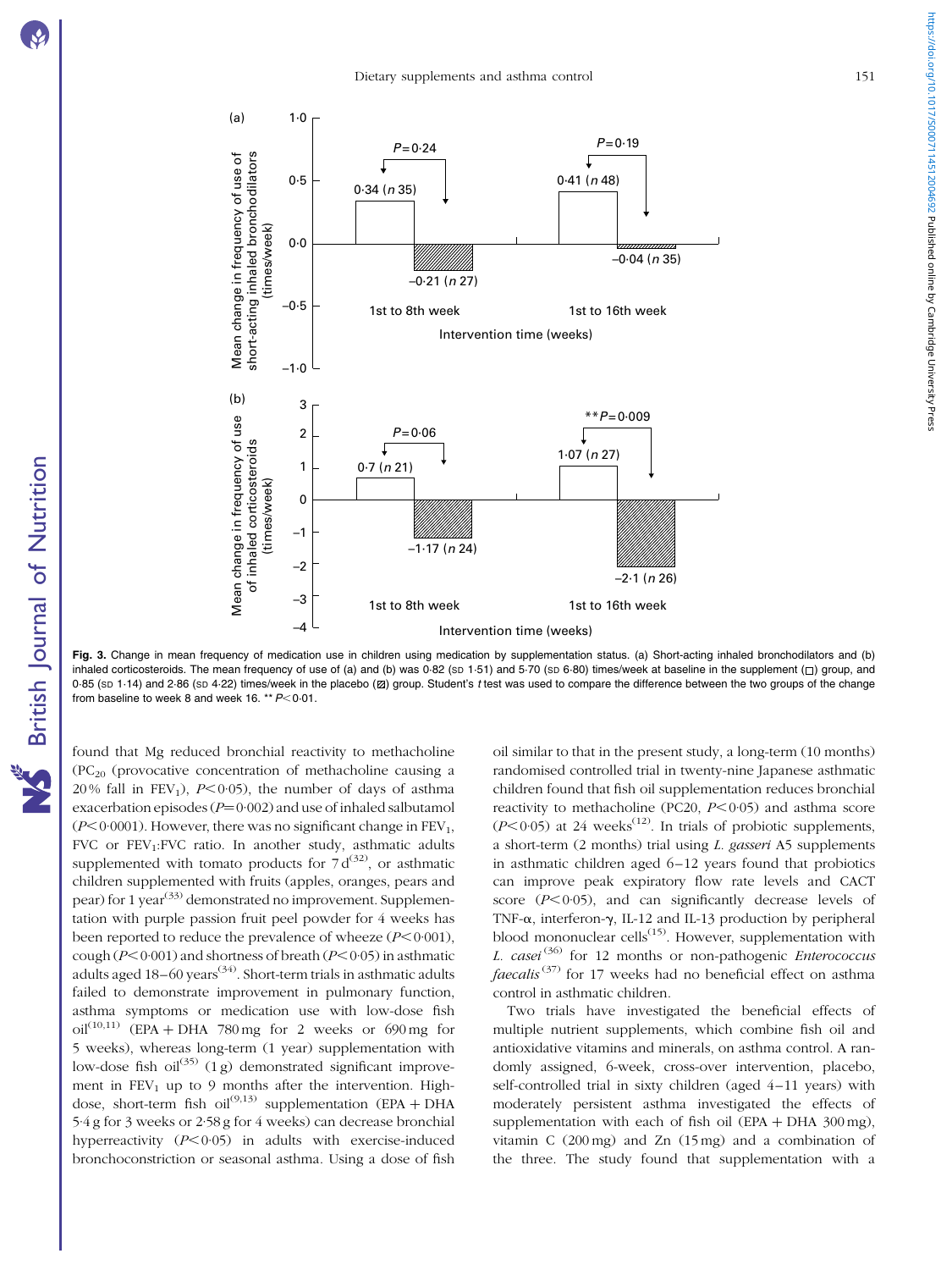<span id="page-7-0"></span>

| Table 3. Mean change in pulmonary function parameter estimates from baseline in the supplement and placebo groups |  |
|-------------------------------------------------------------------------------------------------------------------|--|
| (Mean values and 95% confidence intervals)                                                                        |  |

| Pulmonary function<br>parameter   |                         | Placebo group $(n 96)$ | <b>Difference</b> |             |       |             |
|-----------------------------------|-------------------------|------------------------|-------------------|-------------|-------|-------------|
|                                   | Supplement group (n 96) |                        | Mean              | 95 % CI     | $P^*$ | P adjusted† |
| $FVC$ (ml) $\ddagger$             |                         |                        |                   |             |       |             |
| 8th Week                          | 61                      | 19                     | 42                | $-29.113$   | 0.24  | 0.21        |
| 16th Week                         | 178                     | 91                     | 87                | 20.155      | 0.01  | 0.007       |
| $FEV_1$ (ml) $\ddagger$           |                         |                        |                   |             |       |             |
| 8th Week                          | 28                      | 33                     | $-5$              | $-87,76$    | 0.90  | 0.93        |
| 16th Week                         | 107                     | 40                     | 67                | 15, 120     | 0.01  | 0.007       |
| PEFR (ml/s)‡                      |                         |                        |                   |             |       |             |
| 8th Week                          | 115                     | 91                     | 24                | $-141.189$  | 0.77  | 0.66        |
| 16th Week                         | 241                     | 158                    | 83                | $-60.226$   | 0.25  | 0.19        |
| $FEV_1: FVC$ ratio $(\%)\ddagger$ |                         |                        |                   |             |       |             |
| 8th Week                          | $1-7$                   | $1-7$                  | 0                 | $-4.2, 4.2$ | 0.99  | 0.96        |
| 16th Week                         | 4.8                     | $1-6$                  | $3-2$             | 9.0, 5.6    | 0.008 | 0.004       |

FVC, forced vital capacity; FEV<sub>1</sub>, forced expiratory volume in 1 s; PEFR, peak expiratory flow rate.

\* Mean values were significantly different between the two groups (Student's t test).

† A mixed model was used to adjust for age, sex, BMI, cluster effect (children's school) and seasonal effect when comparing the two groups.

‡ At baseline, the FVC was 2·39 (SD 0·50) litres in the supplement group and 2·37 (SD 0·53) litres in the placebo group; the FEV1 was 2·01 (SD 0·42) litres in the supplement group and 2·01 (sp 0·41) litres in the placebo group; the PEFR was 4·78 (sp 0·93) litres/s in the supplement group and 4·74 (sp 0·82) litres/s in the placebo group; the FEV<sub>1</sub>:FVC ratio was 85-4 (sp 6-9)% in the supplement group and 84-8 (sp 7-7)% in the placebo group.

single nutrient significantly improved the CATC score,  $FEV<sub>1</sub>$ and sputum inflammatory markers  $(P<0.001)$ . Significant improvements were also observed in those taking combined supplements compared with any single supplement  $(P<0.001)^{(38)}$ . The second randomised, double-blind, placebo-controlled, parallel group trial in forty-three children (aged 6–14 years) with mildly to moderately persistent asthma investigated the supplementation of a novel nutritional formula (rich in EPA + DHA  $300 \text{ mg}$ , antioxidative vitamins and minerals) and found that it reduced bronchial reactivity to methacholine (PC<sub>20</sub>,  $P < 0.05$ ) and decreased inflammatory markers (serum IgE, eNO and eosinophil cationic protein). However, asthma symptoms and bronchodilator usage were non-significantly different compared with the placebo group. In addition, although the  $FEV<sub>1</sub>$  and  $FEV<sub>1</sub>:FVC$  ratio increased to 130 ml (placebo group: 20 ml) and 3·8 % (0 %) from baseline to the 12th week, the difference between the treatment and control groups was not statistically significant<sup>(39)</sup>.

The present study is the first to combine multiple beneficial food components in the forms of food extract concentrates rather than pure synthetic compounds. The present findings are superior to other studies investigating a single<sup>(9–11,13,26–30,32,33,35–37)</sup> or multiple nutrient supplements<sup>(28,39)</sup>, as not only did we demonstrate a reduction in the percentage and frequency of use of short-acting inhaled bronchodilators and ICS, but we also demonstrated that use of our FVFP supplement significantly increased pulmonary function. The PAQLQ and CACT scores showed no significant difference between the two groups in the present study. This could be because children in both groups were prescribed with medication whenever needed, as the national health insurance scheme in Taiwan covers routine paediatri-



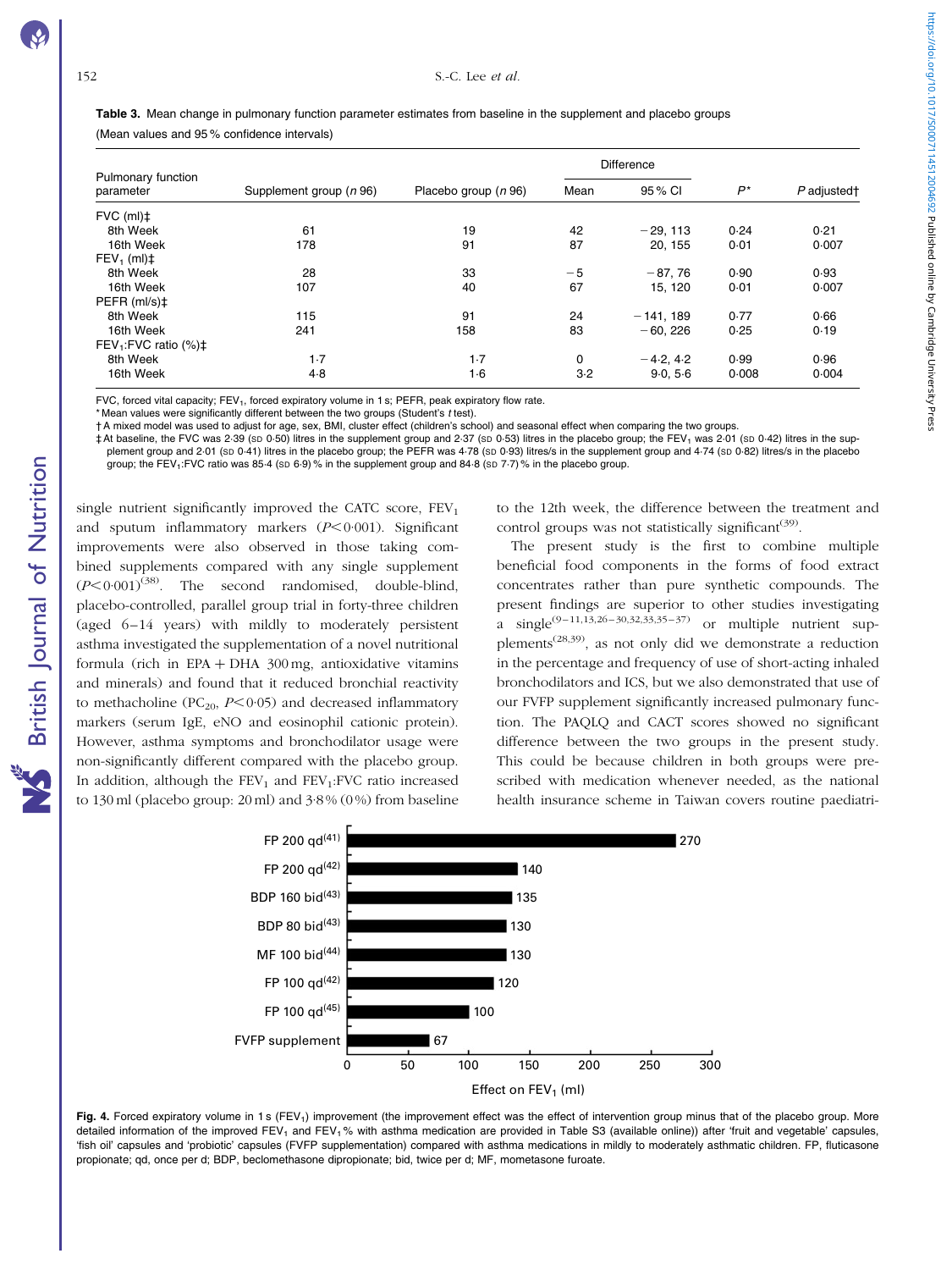cian visits, resulting in diminished difference in scores between the two groups.

The global guideline for asthma management of the Global Initiative for Asthma recommends that rapid-acting inhaled b2-agonist (when required) and low-dose ICS are used for asthma control as the first step; and high-dose ICS or highdose ICS plus long-acting inhaled  $\beta$ 2-agonist combinations are used to augment asthma control for patients with poor control<sup>(40)</sup>. The FVFP supplement for 16 weeks was able to improve  $FEV_1$  by 67 ml and  $FEV_1$ : FVC ratio by 3.2% in asthmatic children. The improvement effect was almost a half in magnitude compared with various low-dose  $ICS^{(41-46)}$ ([Fig. 4\)](#page-7-0). Although more clinical trials are needed to confirm the present finding and to compare the effects of FVFP supplementation or a diet rich in FVFP with various asthmatic medications, a FVFP supplement or diet may be used as an adjuvant non-pharmacological therapy to the regular asthma medication. It may reduce the dosage of ICS and diminish side effects.

The nutrients contained in these dietary supplements can be equated to natural food intake in the diet. The two capsules of 'fruit and vegeables' are equivalent to a total of four servings of fruits and vegetables. The three to five capsules of 'fish oil' (EPA + DHA:  $1065-1775$  mg) are equivalent to one serving of Pacific saury  $(35 \text{ g}, \text{EPA} + \text{DHA} = 1598 \text{ mg})$ ,  $0.5-1$  serving of tuna  $(30 \text{ g}, \text{ EPA} + \text{DHA} = 2132 \text{ mg})$  or 1.5–2.5 servings of salmon sashimi (30 g, EPA + DHA =  $673$ ) mg). The amount of probiotic provided is equivalent to one to two servings of yogurt. Other fermented foods are also rich in probiotics such as cheese, pickles or sauerkraut. The FVFP supplements that we provided are more comparable with what the children consumed on average, i.e. about one serving of vegetables and 1·5 servings of fruits per d, 1·5 servings of oily fish per week and three cups of either yogurt or Yakult per week. However, adding together the original dietary intake and supplements, the total amount of vegetables and fruits (6·5 servings), yogurt (1·5 servings) and oily fish (one serving) required are achievable through dietary means. A portion of common antioxidant-poor, but energyrich foods served in the everyday life of a Taiwanese may be replaced, e.g. deep-fried pork chop or chicken breast (replaced by oily fish), pickled vegetables (by fresh vegetables), diluted and sweetened soya milk (by yogurt) and polished white rice (by brown rice).

The present study has several limitations. We did not use a factorial design to study the effects of the single items and the combined supplement, as it would have required a large sample size. Further studies may be needed to investigate the magnitude of the effects in individual items and whether there are interactions among the multiple food components. Moreover, future studies could investigate the beneficial effects of the FVFP supplement over a wider age range and in asthmatic patients with moderate-to-severe persistent asthma.

#### Conclusion

Combining vegetable and fruit concentrate, fish oil and probiotics significantly reduces the usage percentage and fre-

quency of short-acting inhaled bronchodilators and ICS, and improved pulmonary function in asthmatic children. The reduction in medication use could help to avoid medication side effects and to reduce medical expenditure. The present study suggests that a dietary pattern featuring adequate amounts of vegetables and fruit, fish and probiotic foods should be recommended in asthma prevention guidelines.

# Supplementary material

To view supplementary material for this article, please visit http://dx.doi.org/10.1017/S0007114512004692

#### Acknowledgements

We are indebted to the children and their families for participating in the present scientific investigation. We also thank Schiff Nutrition Group, Inc. for supplying the fruit plus vegetable concentrate and ProMD Biotech Company, Limited for supplying the probiotic capsules. The authors' responsibilities were as follows: S.-C. L. designed the research, conducted the research, analysed and interpreted the data and wrote the manuscript; W.-H. P. designed the research, interpreted the data and had responsibility for the final content; Y.-H. Y. collected and interpreted the data; S.-Y. C. provided statistical consultation and interpreted the data. S.-Y. H. analysed the fatty acid composition of erythrocyte membranes. All of the authors read and approved the final manuscript. None of the authors has any conflicts of interest to report. The present study was supported by a grant (NSC96-2628-B-001-025-MY2) from the National Science Council, Taiwan and by intramural funds from Institute of Biomedical Science, Academia Sinica and from the Institute of Population Health Sciences, National Health Research Institutes, Taiwan.

### References

- 1. Allan K & Devereux G (2011) Diet and asthma: nutrition implications from prevention to treatment. J Am Diet Assoc 111, 258–268.
- 2. Lee SC, Yang YH, Chuang SY, et al. (2012) Risk of asthma associated with energy-dense but nutrient-poor dietary pattern in Taiwanese children. Asia Pac J Clin Nutr 21, 73–81.
- 3. Cassano PA (2009) Nutritional effects on asthma aetiology and progression. Thorax 64, 560.
- 4. Appel LJ, Moore TJ, Obarzanek E, et al. (1997) A clinical trial of the effects of dietary patterns on blood pressure. DASH Collaborative Research Group. N Engl J Med 336, 1117–1124.
- 5. Samman S, Sivarajah G, Man JC, et al. (2003) A mixed fruit and vegetable concentrate increases plasma antioxidant vitamins and folate and lowers plasma homocysteine in men. *J Nutr* 133, 2188-2193.
- 6. Plotnick GD, Corretti MC, Vogel RA, et al. (2003) Effect of supplemental phytonutrients on impairment of the flow-mediated brachial artery vasoactivity after a single high-fat meal. *J Am Coll Cardiol* 41, 1744-1749.
- 7. Nadeem A, Masood A & Siddiqui N (2008) Oxidant–antioxidant imbalance in asthma: scientific evidence, epidemiologi-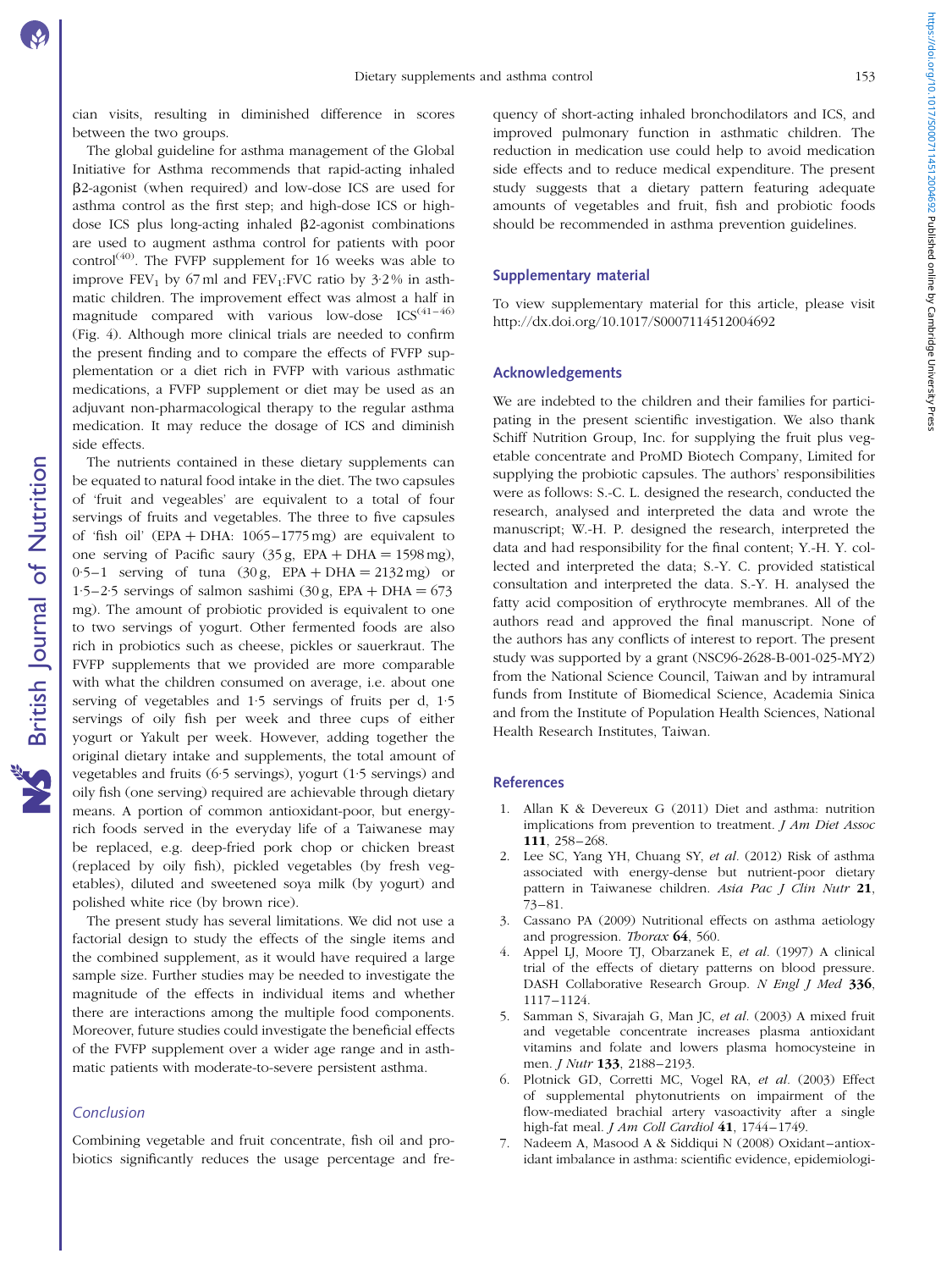British Journal of Nutrition

**NS** British Journal of Nutrition

cal data and possible therapeutic options. Ther Adv Respir Dis 2, 215–235.

- 8. Chilton FH, Rudel LL, Parks JS, et al. (2008) Mechanisms by which botanical lipids affect inflammatory disorders. Am J Clin Nutr 87, 498S–503S.
- 9. Mickleborough TD, Lindley MR, Ionescu AA, et al. (2006) Protective effect of fish oil supplementation on exerciseinduced bronchoconstriction in asthma. Chest 129, 39–49.
- 10. Schubert R, Kitz R, Beermann C, et al. (2009) Effect of  $n-3$ polyunsaturated fatty acids in asthma after low-dose allergen challenge. Int Arch Allergy Immunol 148, 321-329.
- 11. Moreira A, Moreira P, Delgado L, et al. (2007) Pilot study of the effects of  $n-3$  polyunsaturated fatty acids on exhaled nitric oxide in patients with stable asthma. J Investig Allergol Clin Immunol 17, 309–313.
- 12. Nagakura T, Matsuda S, Shichijyo K, et al. (2000) Dietary supplementation with fish oil rich in omega-3 polyunsaturated fatty acids in children with bronchial asthma. Eur Respir J 16, 861–865.
- 13. Villani F, Comazzi R, De Maria P, et al. (1998) Effect of dietary supplementation with polyunsaturated fatty acids on bronchial hyperreactivity in subjects with seasonal asthma. Respiration 65, 265–269.
- 14. Forsythe P (2011) Probiotics and lung diseases. Chest 139, 901–908.
- 15. Chen YS, Jan RL, Lin YL, et al. (2010) Randomized placebocontrolled trial of lactobacillus on asthmatic children with allergic rhinitis. Pediatr Pulmonol 45, 1111–1120.
- 16. van de Pol MA, Lutter R, Smids BS, et al. (2011) Synbiotics reduce allergen-induced T-helper 2 response and improve peak expiratory flow in allergic asthmatics. Allergy 66, 39–47.
- 17. Li CY, Lin HC, Hsueh KC, et al. (2010) Oral administration of Lactobacillus salivarius inhibits the allergic airway response in mice. Can J Microbiol  $56$ ,  $373-379$ .
- 18. Beer C, Myers RA, Sorenson JH, et al. (2004) Comprehensive comparison of the antioxidant activity of fruit and vegetables based on typical serving sizes from common methods. Curr Top Nutraceutical Res 2, 227–250.
- Juniper EF, Guyatt GH, Feeny DH, et al. (1996) Measuring quality of life in children with asthma. Qual Life Res 5, 35–46.
- 20. Chen HH, Wang JY, Jan RL, et al. (2008) Reliability and validity of Childhood Asthma Control Test in a population of Chinese asthmatic children. Qual Life Res 17, 585–593.
- 21. American Thoracic Society (1995) Standardization of Spirometry, 1994 Update. Am J Respir Crit Care Med 152, 1107–1136.
- 22. Bateman ED, Hurd SS, Barnes PJ, et al. (2008) Global strategy for asthma management and prevention: GINA executive summary. Eur Respir J 31, 143-178.
- 23. Chiu CC, Huang SY, Su KP, et al. (2003) Polyunsaturated fatty acid deficit in patients with bipolar mania. Eur Neuropsychopharmacol 13, 99–103.
- 24. Basaran S, Guler-Uysal F, Ergen N, et al. (2006) Effects of physical exercise on quality of life, exercise capacity and pulmonary function in children with asthma. J Rehabil Med 38, 130–135.
- 25. Bousquet J, D'Urzo A, Hebert J, et al. (2000) Comparison of the efficacy and safety of mometasone furoate dry powder inhaler to budesonide Turbuhaler. Eur Respir J 16, 808–816.
- 26. Fogarty A, Lewis SA, Scrivener SL, et al. (2003) Oral magnesium and vitamin C supplements in asthma: a parallel

group randomized placebo-controlled trial. Clin Exp Allergy 33, 1355–1359.

- 27. Pearson PJ, Lewis SA, Britton J, et al. (2004) Vitamin E supplements in asthma: a parallel group randomised placebo controlled trial. Thorax 59, 652-656.
- 28. Hernandez M, Zhou H, Zhou B, et al. (2009) Combination treatment with high-dose vitamin C and alpha-tocopherol does not enhance respiratory-tract lining fluid vitamin C levels in asthmatics. Inhal Toxicol 21, 173–181.
- 29. Kazaks AG, Uriu-Adams JY, Albertson TE, et al. (2010) Effect of oral magnesium supplementation on measures of airway resistance and subjective assessment of asthma control and quality of life in men and women with mild to moderate asthma: a randomized placebo controlled trial. J Asthma 47, 83–92.
- 30. Shaheen SO, Newson RB, Rayman MP, et al. (2007) Randomised, double blind, placebo-controlled trial of selenium supplementation in adult asthma. Thorax 62, 483–490.
- 31. Gontijo-Amaral C, Ribeiro MA, Gontijo LS, et al. (2007) Oral magnesium supplementation in asthmatic children: a double-blind randomized placebo-controlled trial. Eur J Clin Nutr 61, 54–60.
- 32. Wood LG, Garg ML, Powell H, et al. (2008) Lycopene-rich treatments modify noneosinophilic airway inflammation in asthma: proof of concept. Free Radic Res 42, 94–102.
- 33. Fogarty AW, Antoniak M, Venn AJ, et al. (2009) A natural experiment on the impact of fruit supplementation on asthma symptoms in children. Eur Respir J 33, 481–485.
- 34. Watson RR, Zibadi S, Rafatpanah H, et al. (2008) Oral administration of the purple passion fruit peel extract reduces wheeze and cough and improves shortness of breath in adults with asthma. Nutr Res 28, 166–171.
- 35. Dry J & Vincent D (1991) Effect of a fish oil diet on asthma: results of a 1-year double-blind study. Int Arch Allergy Appl Immunol 95, 156–157.
- 36. Giovannini M, Agostoni C, Riva E, et al. (2007) A randomized prospective double blind controlled trial on effects of longterm consumption of fermented milk containing Lactobacillus casei in pre-school children with allergic asthma and/or rhinitis. Pediatr Res 62, 215–220.
- 37. Stockert K, Schneider B, Porenta G, et al. (2007) Laser acupuncture and probiotics in school age children with asthma: a randomized, placebo-controlled pilot study of therapy guided by principles of Traditional Chinese Medicine. Pediatr Allergy Immunol 18, 160-166.
- 38. Biltagi MA, Baset AA, Bassiouny M, et al. (2009) Omega-3 fatty acids, vitamin C and Zn supplementation in asthmatic children: a randomized self-controlled study. Acta Paediatr 98, 737–742.
- 39. Covar R, Gleason M, Macomber B, et al. (2010) Impact of a novel nutritional formula on asthma control and biomarkers of allergic airway inflammation in children. Clin Exp Allergy 40, 1163–1174.
- 40. O'Byrne PM (2010) Global guidelines for asthma management: summary of the current status and future challenges. Pol Arch Med Wewn 120, 511–517.
- 41. LaForce CF, Pearlman DS, Ruff ME, et al. (2000) Efficacy and safety of dry powder fluticasone propionate in children with persistent asthma. Ann Allergy Asthma Immunol 85, 407–415.
- 42. Peden DB, Berger WE, Noonan MJ, et al. (1998) Inhaled fluticasone propionate delivered by means of two different multidose powder inhalers is effective and safe in a large pediatric population with persistent asthma. J Allergy Clin Immunol 102, 32–38.